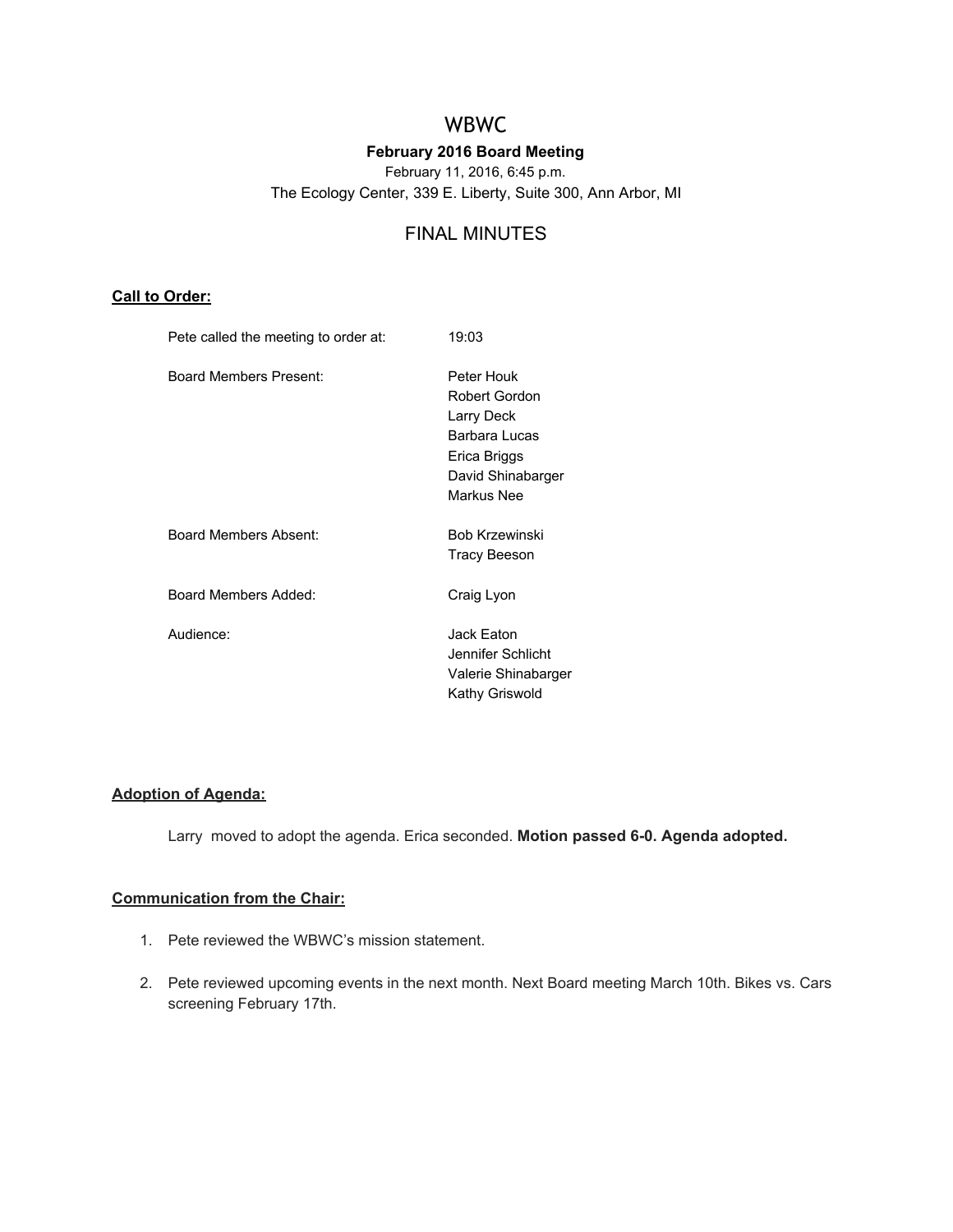#### **Secretary's Report:**

1. January Minutes Larry moved to approve the January 2016 Board meeting minutes. Erica seconded. **Motion passed 60, January 2016 Minutes adopted.**

### **Nominating Committee:**

1. New Board member Pete nominated Craig Lyon to the Board. Craig is the Director of utilities and municipal services at Pittsfield Twp. Larry moved to nominate, Erica seconded. **Motion passed 60, Craig Lyon appointed to the WBWC Board.**

#### **Community Events:**

- 1. Pete gave an update about the Mayor's Green Fair event. He met with Travis from Wheels in Motion to discuss and plan collaboration among event sharers.
- 2. Schedule nothing new to share at this time
- 3. Request from Ecology Center for bike parking at Earth Day event. WBWC was not planning to host this event this year. Erica mentioned potentially lending the EC the WBWC's bike parking equipment but have EC's volunteers operate it. Pete and Erica will talk about this and bring it back to the next meeting.

#### **WBWC Signature Event:**

1. David talked about planning a route for the signature event. Would like to have something that showcases Washtenaw County, such as a fully contiguous Border-to-Border Trail. Jack recommended that David talk to the planners of the Ann Arbor Marathon to figure out how to plan street closings.

#### **Communications Committee:**

Bob was unable to attend but sent topics for discussion that Pete read:

- 1. Web page would like more web page collaborators
- 2. Newsletter topics Deadline for submissions is April 1 for the Spring edition. Publishing on April 15.
- 3. Bikes vs. Cars publicity will coordinate over email to figure out details. Erica also mentioned that AABTS is hosting a discussion at Hopcat immediately following the movie.
- 4. Web domain renewal Bob will work on this.
- 5. Business cards printing up generic cards for WBWC. Peter will check with Emma Wendt for business card artwork.
- 6. PEAC Banquet Peter attended and received Bob's Volunteer of the Year award.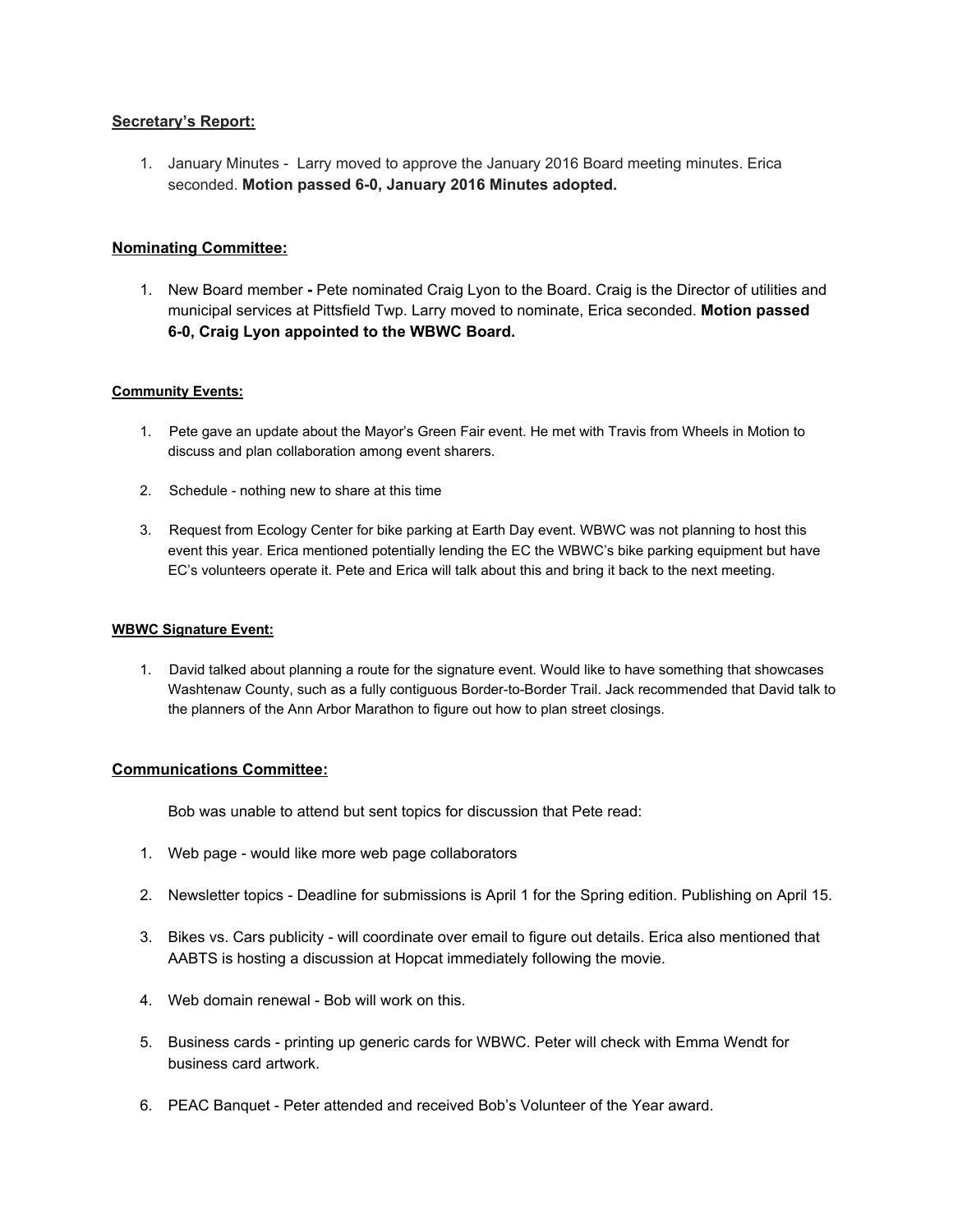## **Treasurer's Report:**

- 1. Larry gave an report about a \$5000 donation from the Lawton Family Fund at the Community Foundation of Plymouth (an affiliate of the AAACF). Larry will write a thank you note and an article for the newsletter.
- 2. Robert reported that there is \$13,801.61 in the Bank of Ann Arbor account and \$256.26 in the Paypal account, for a total of \$14,057.87 as of February 8, 2016. Markus moved to accept the Treasurer's Report. Larry seconded. **Motion passed unanimously. Treasurer's Report accepted.**
- 3. Budget requirements from committees Annual meeting cost will be the same as last year. Website costs need to be reviewed with Bob when he returns.
- 4. Organizations to join/renew Robert proposed increasing this year's WBWC donation to the Ecology Center from \$100 to \$250. The proposed list, based on last year:
	- League of American Bicyclists \$70
	- Alliance for Biking and Walking \$100
	- League of Michigan Bicyclists \$100
	- Rails to Trails Conservancy \$18
	- Michigan Trails and Greenways Alliance \$80
	- Ecology Center \$250

Robert moved to adopt this list for contributions for 2016. Barbara seconded. **Motion passed unanimously. Contributions approved.**

## **Membership Committee:**

1. Erica reported that she will be meeting with Tracy on Friday, February 12 to talk about WBWC membership plans and processes. Erica will put together a list of things to do to welcome new members.

## **Projects Committee:**

1. Stadium/Edgewood crosswalk guidelines - Several WBWC members met with City representatives about this. Would like crosswalk guidelines that reflect community values and standards, that staff can use to design and build. Outcome of the meeting was that there is not enough time to change the design, as the project has already gone out to bid.

Kathy said she had recommended building crosswalks based on best practices similar to Pittsfield's crosswalks on Carpenter Road. Jack said that the City should revisit this to build the Stadium and Edgewood crosswalk correctly, and use as a model for future crosswalks. Craig can provide design information about the Carpenter crosswalks, such as adding mast arms for more visibility, and recommends making all crosswalks look the same so people have consistent expectations.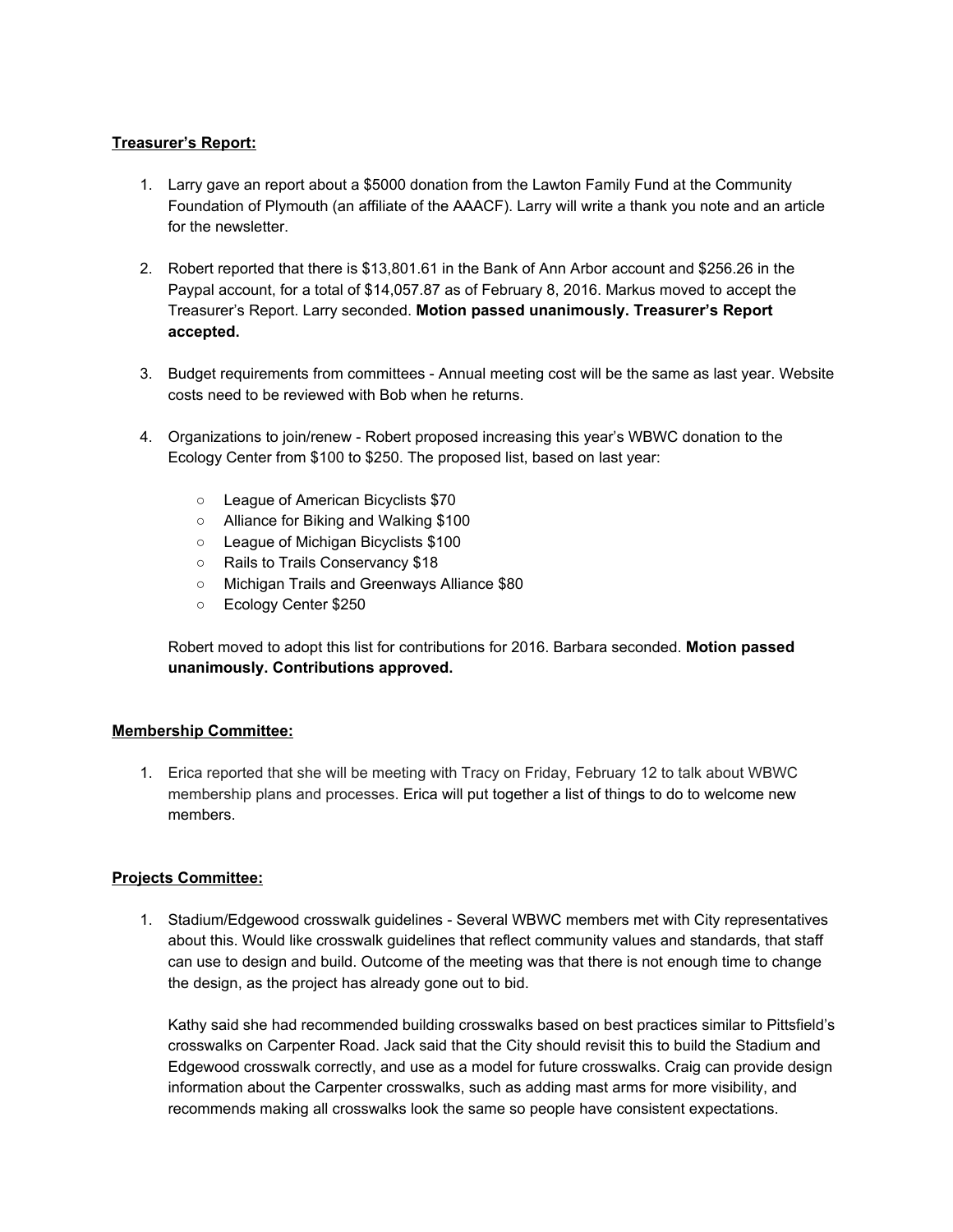Jack recommends WBWC have another meeting with the City and invite the two 4th Ward City Council Members and Mayor to attend. Pete proposes this, with specific discussion about investigating improving the lighting by use of mast arms.

Valerie suggested contacting the Vision Zero Network for best practice crosswalk design guidelines from other member cities. Erica is able to do this.

- 2. Current Projects Larry gave an update:
	- a. Campus to Campus bikeway, Barbara, Larry, and Bob will give a presentation on March 16 from noon to 1pm at the North Campus Sustainability Hour in the Johnson Room of the Lurie Engineering Center.
	- b. Ecology Center work with City on climate action plan, translating that plan to actual actions
	- c. More non-motorized transportation funding will be upcoming. Details later.

## **BAC**

1. Info on next meeting and 2016 goal setting Erica reported that more coordination with other organizations is needed to make progress. Next step is to use the Bikes vs. Cars post-screening meeting to start discussion.

## **Government Relations Committee:**

- 1. Managing multiple topics (crosswalk guidelines, accident investigation standards/process, signature event planning, etc) - Pete would like WBWC to be able to reach out to City Council members to determine what actions to take to learn from incidents that occur. Jack added that there needs to be more emphasis on traffic enforcement, crosswalk improvements, and lighting. Erica recommends asking Eli Cooper what the existing process is for accident investigation. Jack also suggested meeting with the Police Chief.
- 2. 85th percentile update Barbara gave an update on the State bill to adopt the 85th percentile method for setting speed limits. Other organizations that had originally opposed it changed their position when language in the bill was modified to give more control back to local governments. However, the language could change again in the Senate. AAA and WBWC remain opposed.
- 3. RRFB funding request for City of Ann Arbor budget There is a proposal for a RRFB to be installed on Huron Parkway at the Huron High School entrance crosswalk. Pete thinks there might be grant funding or other funding source for it. WBWC would like this to be included in the current year's City budget process.